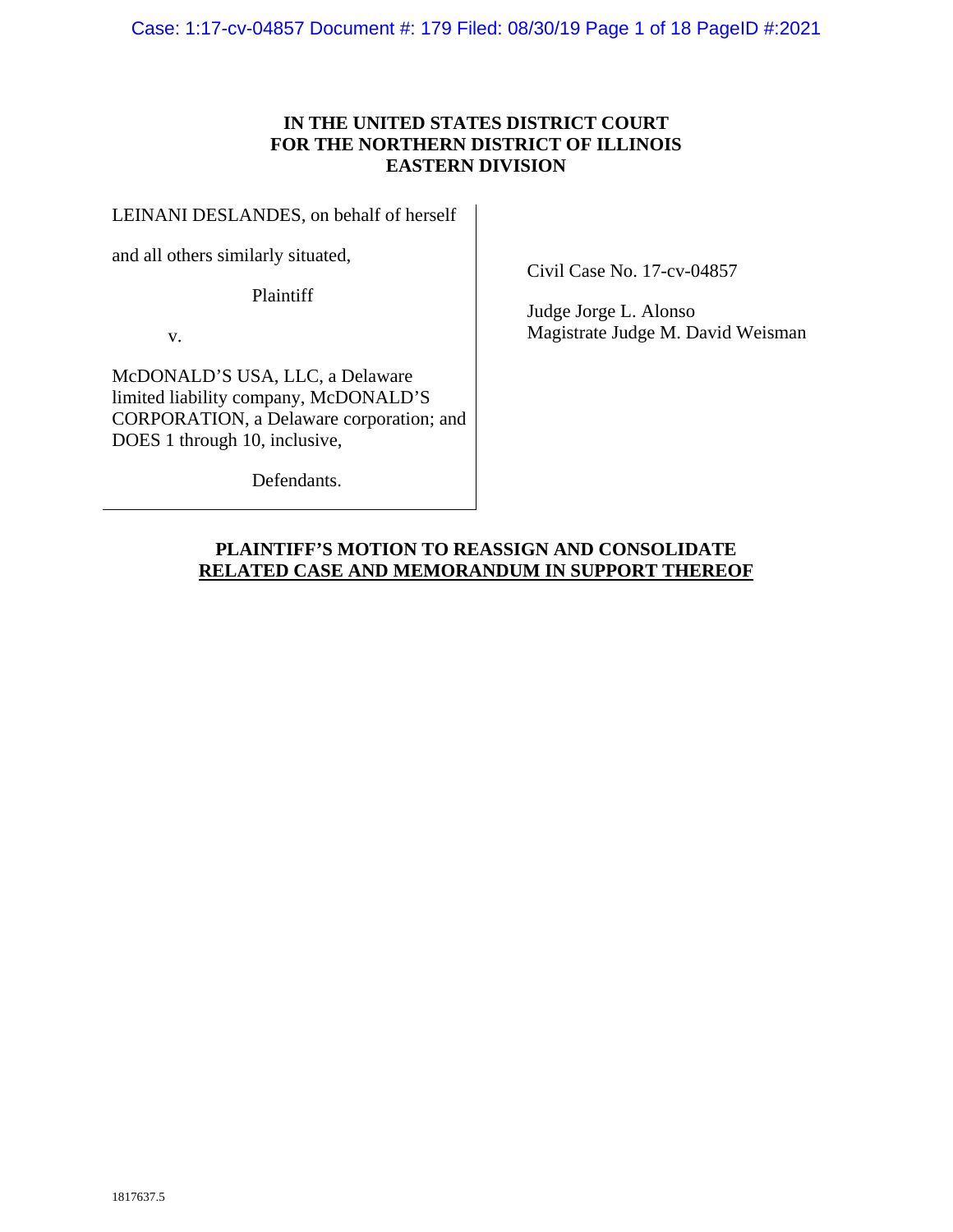# **TABLE OF CONTENTS**

# **Page**

| I.   |                |    |                                                                       |  |  |  |
|------|----------------|----|-----------------------------------------------------------------------|--|--|--|
|      | A.             |    |                                                                       |  |  |  |
|      | <b>B.</b>      |    |                                                                       |  |  |  |
| II.  |                |    |                                                                       |  |  |  |
| III. |                |    |                                                                       |  |  |  |
| IV.  |                |    |                                                                       |  |  |  |
|      | A <sub>1</sub> |    | The Cases Are Related Because They Involve the Same Factual and Legal |  |  |  |
|      | <b>B.</b>      |    | Turner Should Be Reassigned and the Cases Should Be Consolidated7     |  |  |  |
|      |                | 1. |                                                                       |  |  |  |
|      |                | 2. | Reassigning <i>Turner</i> and Consolidating the Cases Will Save       |  |  |  |
|      |                | 3. |                                                                       |  |  |  |
|      |                | 4. | The Cases Can Be Adjudicated Together (Local Rule $40.4(b)(4)$ )  11  |  |  |  |
|      |                | 5. | Reassignment and Consolidation May Be Decided Before An               |  |  |  |
| V.   |                |    |                                                                       |  |  |  |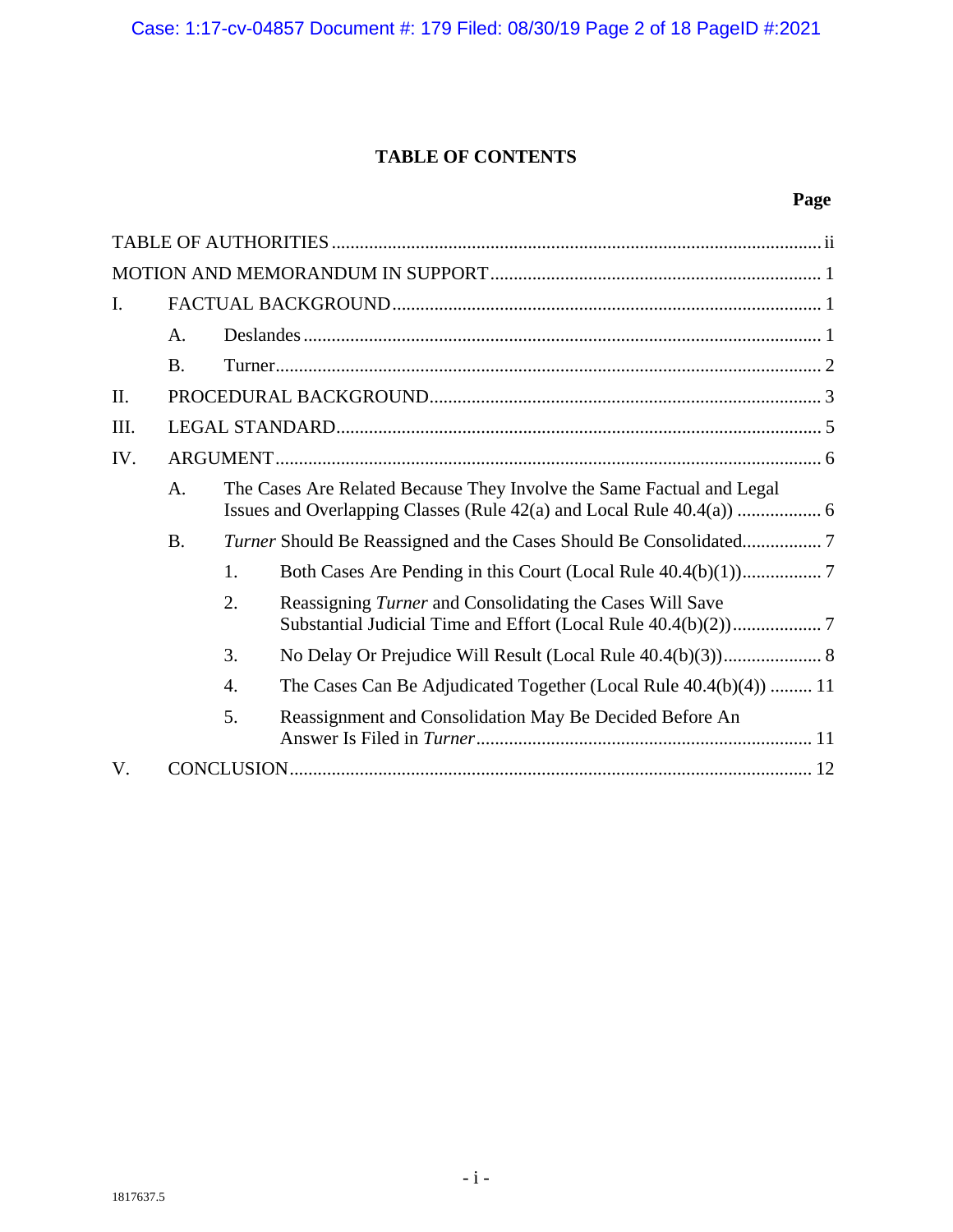# **TABLE OF AUTHORITIES**

| <b>Cases</b>                                                                 | Page |
|------------------------------------------------------------------------------|------|
| Ames v. Rock Island Boat Club,                                               |      |
| Amparan v. Plaza Home Mortg., Inc.,                                          |      |
| Blair v. Equifax Check Servs., Inc.,                                         |      |
| Brunner v. Jimmy John's LLC,                                                 |      |
| Gilliam v. Addicts Rehabilitation Center Fund,                               |      |
| Global Patent Holdings, LLC v. Green Bay Packers, Inc.,                      |      |
| H.O.P.E., Inc. v. Eden Mgmt. LLC,                                            |      |
| Jalili v. Am. Family Mutual Ins. Co.,                                        |      |
| Peery v. Chicago Housing Auth.,                                              |      |
| Smith v. Check-N-Go of Ill., Inc.,                                           |      |
| Star Ins. Co. v. Risk Mktg. Grp., Inc.,                                      |      |
| Sylverne v. Data Search N.Y., Inc.,                                          |      |
| Unified Messaging Sols., LLC v. United Online, Inc.,                         |      |
| Urban 8 Fox Lake Corp. v. Nationwide Affordable Housing Fund 4, LLC, et al., |      |
| <b>Statutes</b>                                                              |      |
|                                                                              |      |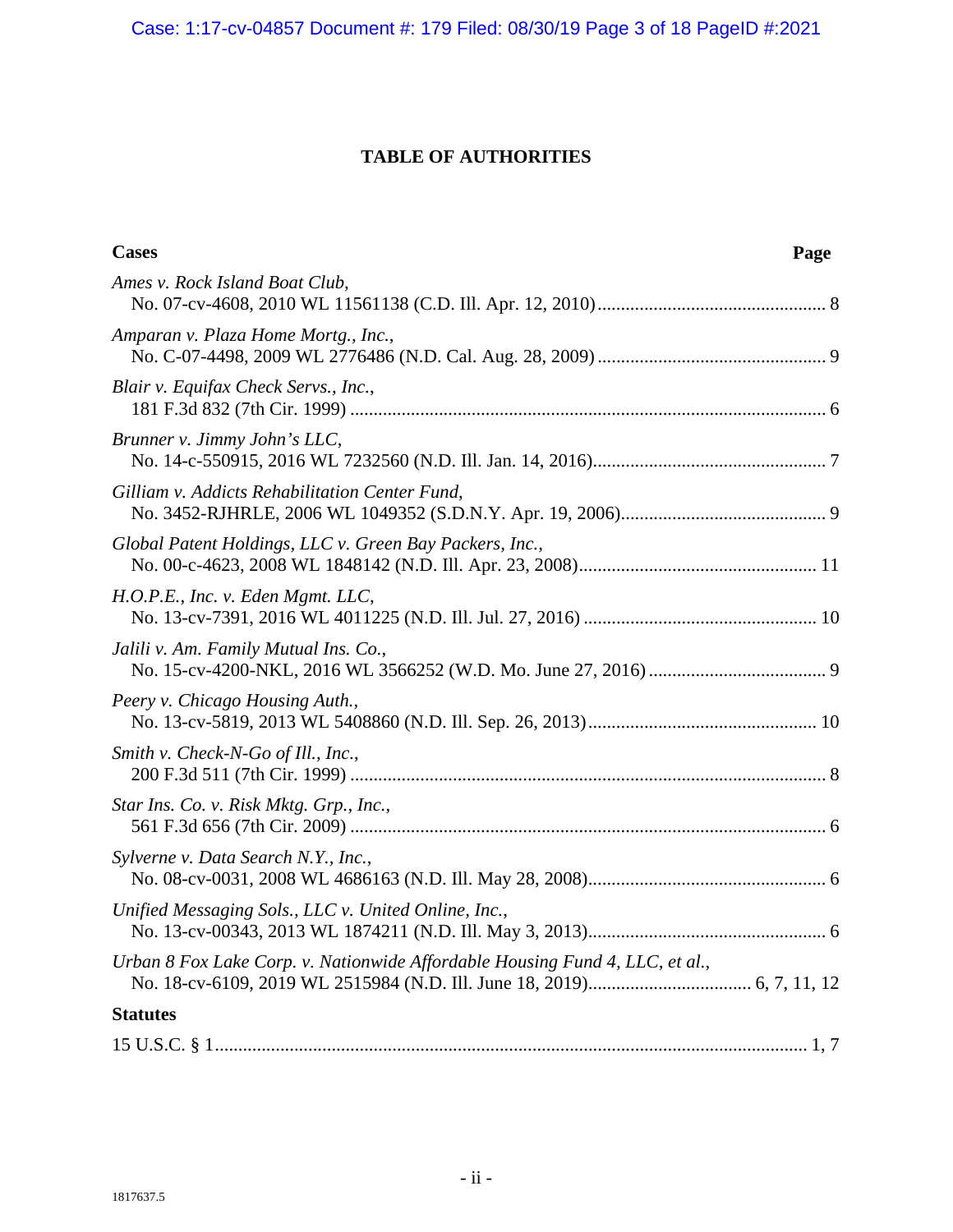Case: 1:17-cv-04857 Document #: 179 Filed: 08/30/19 Page 4 of 18 PageID #:2021

# **TABLE OF AUTHORITIES** (continued)

| <b>Rules</b> | Page |
|--------------|------|
|              |      |
|              |      |
|              |      |
|              |      |
|              |      |
|              |      |
|              |      |
|              |      |
|              |      |
|              |      |
|              |      |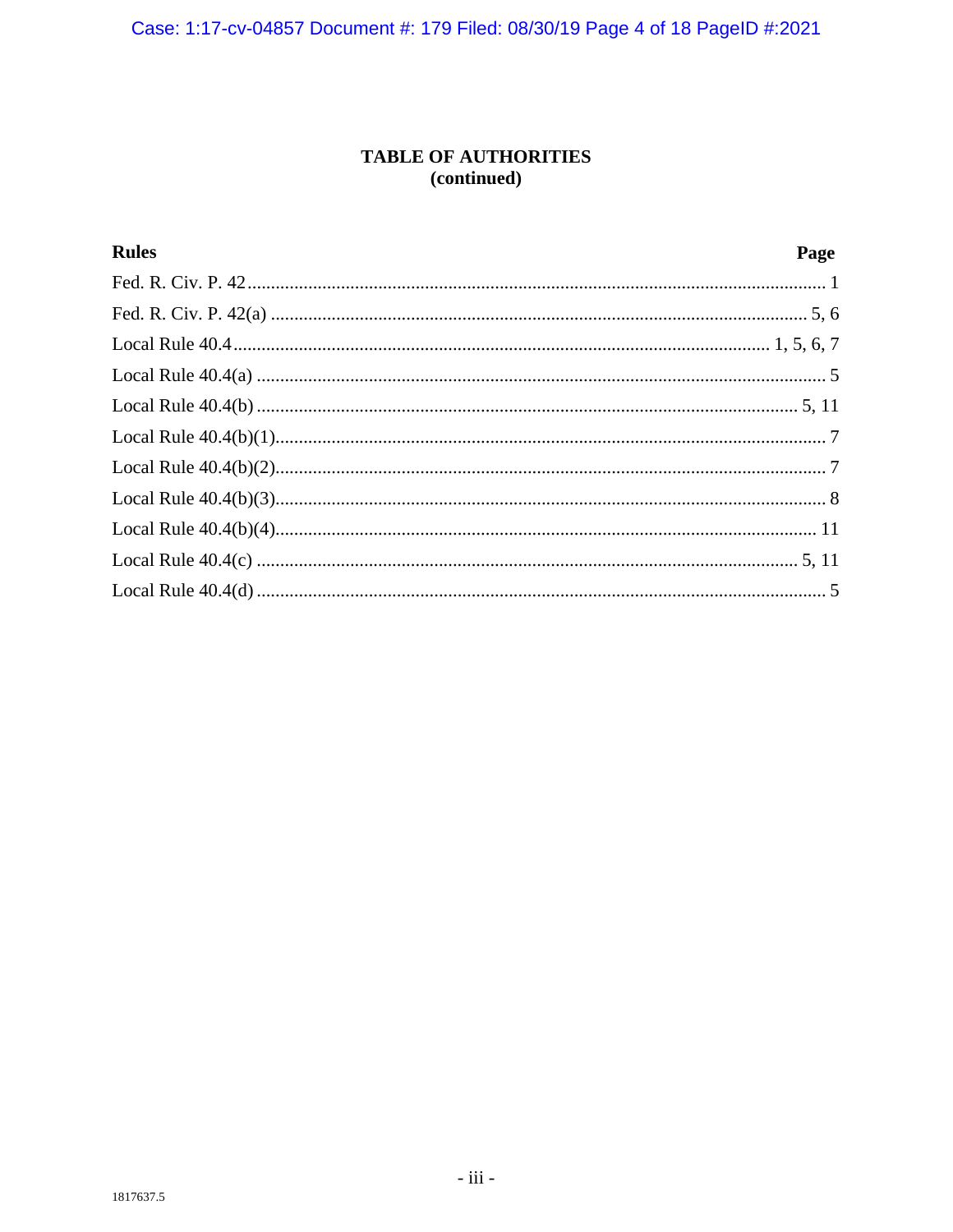## **MOTION AND MEMORANDUM IN SUPPORT**

Pursuant to Federal Rule of Civil Procedure 42 and Local Rule 40.4, Plaintiff Leinani Deslandes and Stephanie Turner jointly move to relate, reassign, and consolidate Ms. Turner's recently-filed case, *Turner v. McDonald's USA, LLC, et al.*, No. 19-cv-05524 (N.D. Ill.) ("*Turner*"), to the instant action, *Deslandes v. McDonald's USA, LLC, et al.*, No. 17-cv-4857 (N.D. Ill.) ("*Deslandes*"). The *Deslandes* and *Turner* cases meet every requirement for reassignment and consolidation. In particular, both cases involve the same factual and legal issues and the same proposed classes, so reassignment and consolidation will promote judicial economy and reduce the burden on the parties in both cases. Ms. Turner's claims and allegations against McDonald's are materially identical to Plaintiff Leinani Deslandes's. Like Ms. Deslandes, Ms. Turner seeks to represent a nationwide class of McDonald's restaurant employees. Similarly, Ms. Turner challenges an anticompetitive agreement between and among McDonald's and its franchisees not to solicit or hire one another's employees in violation of the Sherman Act, 15 U.S.C. § 1. Reassignment and consolidation will not prejudice McDonald's: Ms. Turner will stipulate to the discovery schedule and limitations already in place in *Deslandes*, and will focus on limited discovery necessary to establish her adequacy as a potential class representative. This modest amount of discovery will not require modifying the schedule in *Deslandes*.

## **I. FACTUAL BACKGROUND**

### **A. Deslandes**

Ms. Deslandes filed her complaint on June 28, 2017, Dkt. 1. She worked at a franchiseeowned McDonald's restaurant in Apopka, Florida for approximately 6 years. *Deslandes* Dkt. 32 ¶¶ 59-71 ("*Deslandes* Compl."). When Ms. Deslandes attempted to apply for a higher-paying position at a nearby McDonald's owned-and-operated restaurant ("McOpCo"), she was told that

- 1 -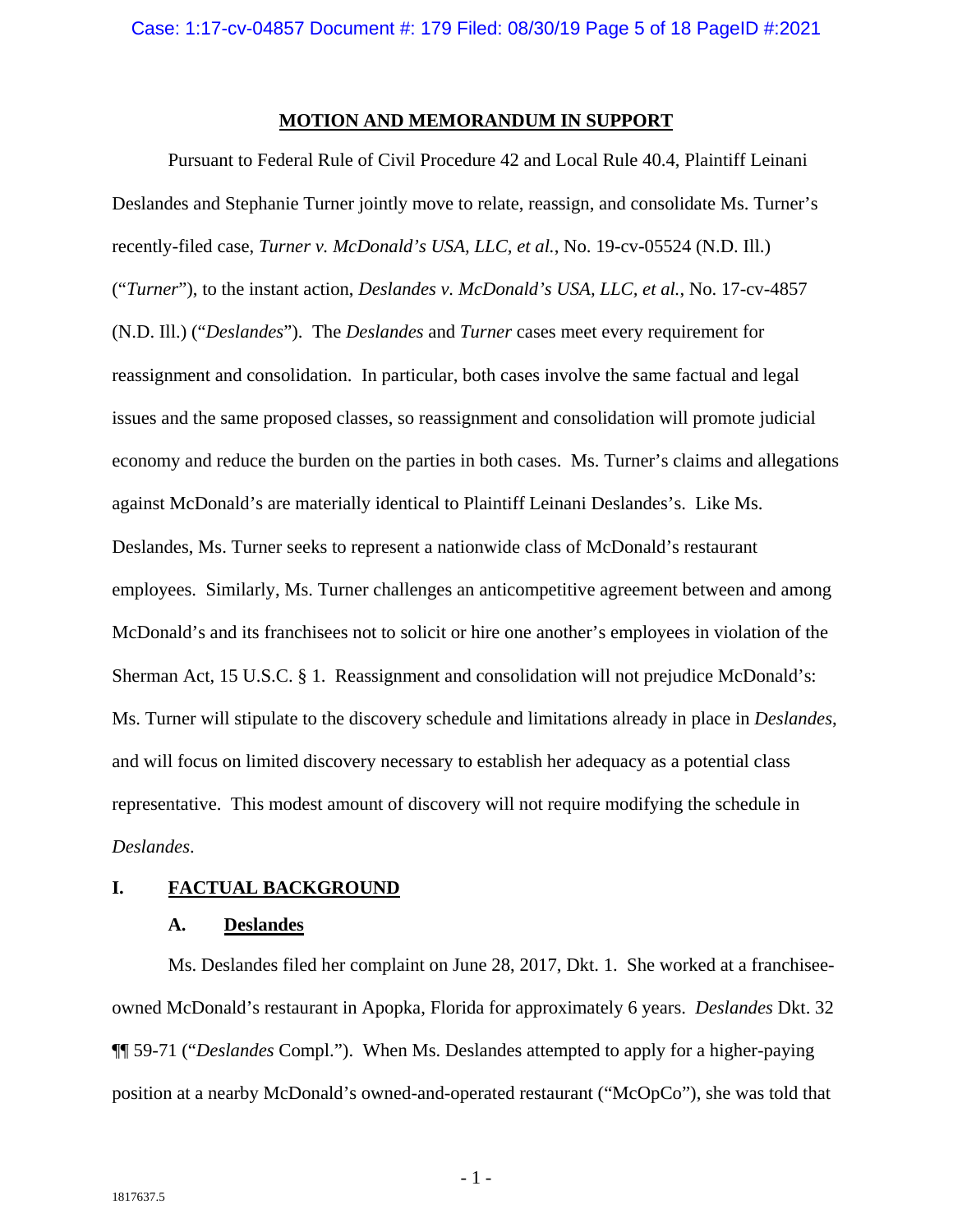#### Case: 1:17-cv-04857 Document #: 179 Filed: 08/30/19 Page 6 of 18 PageID #:2021

McOpCo could not hire her without a "release" from her current franchisee employer, who refused to provide one. *Id.* ¶¶ 66-69. McDonald's adopted that policy pursuant to an agreement with and amongst its franchisees not to solicit, hire, or otherwise recruit one another's current or recent restaurant employees ("No-Poach Agreement"). *Id.* ¶¶ 84-96. This Court has already reviewed and denied McDonald's motion to dismiss Ms. Deslandes's Sherman Act claim. *Deslandes* Dkt. 53. Substantial class-wide discovery has since taken place and Magistrate Judge Weisman recently set a discovery cut-off date of March 2, 2020. *Deslandes* Dkt. 175.

#### **B. Turner**

Like Ms. Deslandes, Ms. Turner worked for McDonald's restaurants for several years. Ms. Turner began as an entry-level crew worker in a McOpCo in Latonia, Kentucky in 2000 or 2001, and earned a promotion to Swing Manager one year later. *Turner* Dkt. 1 ("*Turner*  Compl.") ¶ 63. In 2005, Ms. Turner was passed over for a promotion to become an Assistant Manager, so she left the company. *Id.*  $\llbracket 64$ . However, she was offered a job at a new McOpCo restaurant in Wilder, Kentucky after running into her former supervisor in or around November 2006. *Id.* ¶ 65.

In or around 2009 or 2010, Ms. Turner began to consider applying to a franchisee-owned McDonald's restaurant in Florence, Kentucky, approximately five miles closer to where she lived at the time. *Turner* Compl. ¶ 66. However, her supervisor at the McOpCo restaurant told her she could not be hired at a franchisee-owned McDonald's without a release unless she first stopped working at the McOpCo for six months. *Id.* The supervisor even told Ms. Turner the franchisee could not speak with her without a release from McOpCo. *Id.* Because she was led to believe McOpCo would not give her a release, Ms. Turner abandoned her plans and continued working for McOpCo. *Id.* This limitation on her mobility deprived her of job opportunities

 $-2-$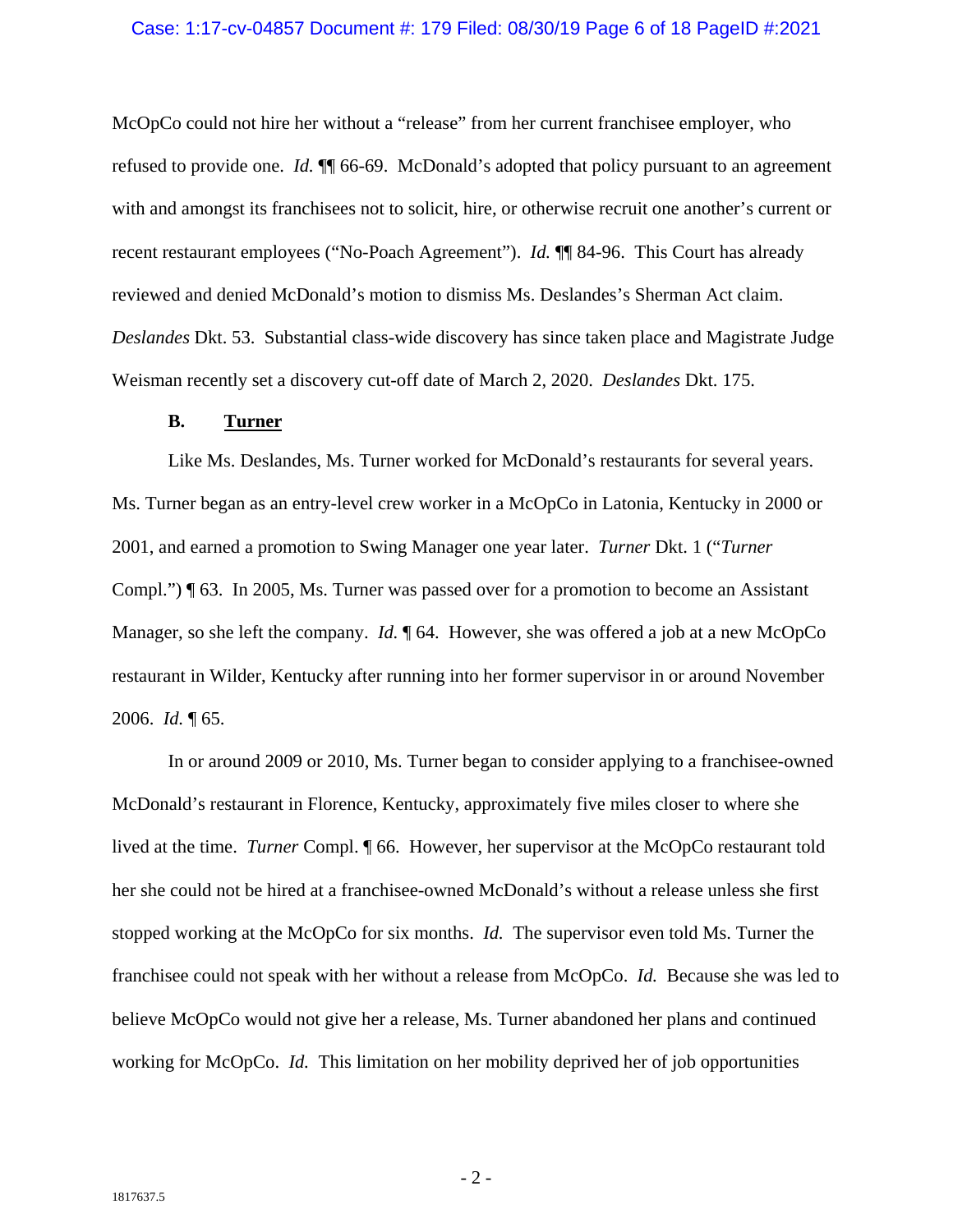### Case: 1:17-cv-04857 Document #: 179 Filed: 08/30/19 Page 7 of 18 PageID #:2021

closer to her home with cheaper transportation costs, and suppressed her wages by reducing competition. *Id.*

Ms. Turner eventually left McOpCo on March 3, 2012. *Turner* Compl. ¶ 67. She began working as a Swing Manager at a franchisee-owned McDonald's restaurant in Florence, Kentucky over six months later, on September 25, 2012. *Id.* In 2016, she was considering moving to Florida for personal reasons, but was told by her supervisor that she would need a release if she intended to work for another McDonald's restaurant in Florida. *Id.* ¶ 68. Similarly, in 2017, Ms. Turner considered moving to Louisiana, but was reminded by her supervisor she could not work for a McDonald's there without a release. *Id.* ¶ 69. Ms. Turner continued working for the franchise in Florence until September 2018, when she moved to Monroe, Ohio. *Id.* ¶ 70.

During her tenure with McDonald's, Ms. Turner proved herself to be a reliable employee with much value to offer the company. *Turner* Compl. ¶ 71. However, because of McDonald's unlawful no-poach agreement, her labor mobility was artificially limited, and she suffered suppressed wages and diminished employment opportunities. *Id*.

# **II. PROCEDURAL BACKGROUND**

Ms. Deslandes moved for leave to file an amended complaint naming Ms. Turner as a second plaintiff and potential class representative on May 31, 2019. *Deslandes* Dkts. 146-148. On June 5, 2019, after a brief hearing at Ms. Deslandes's presentment of that motion, the Court denied Ms. Deslandes's request without prejudice. The Court reasoned that the parties were:

well into a complicated discovery plan that the magistrate judge is overseeing, and there is no harm to Ms. Stephanie Turner. If the case is – and the claims are ultimately certified, she would likely be a member of the class. And as counsel's pointed out, *there's no reason why she couldn't file her own case*. So respectfully the motion's going to be denied.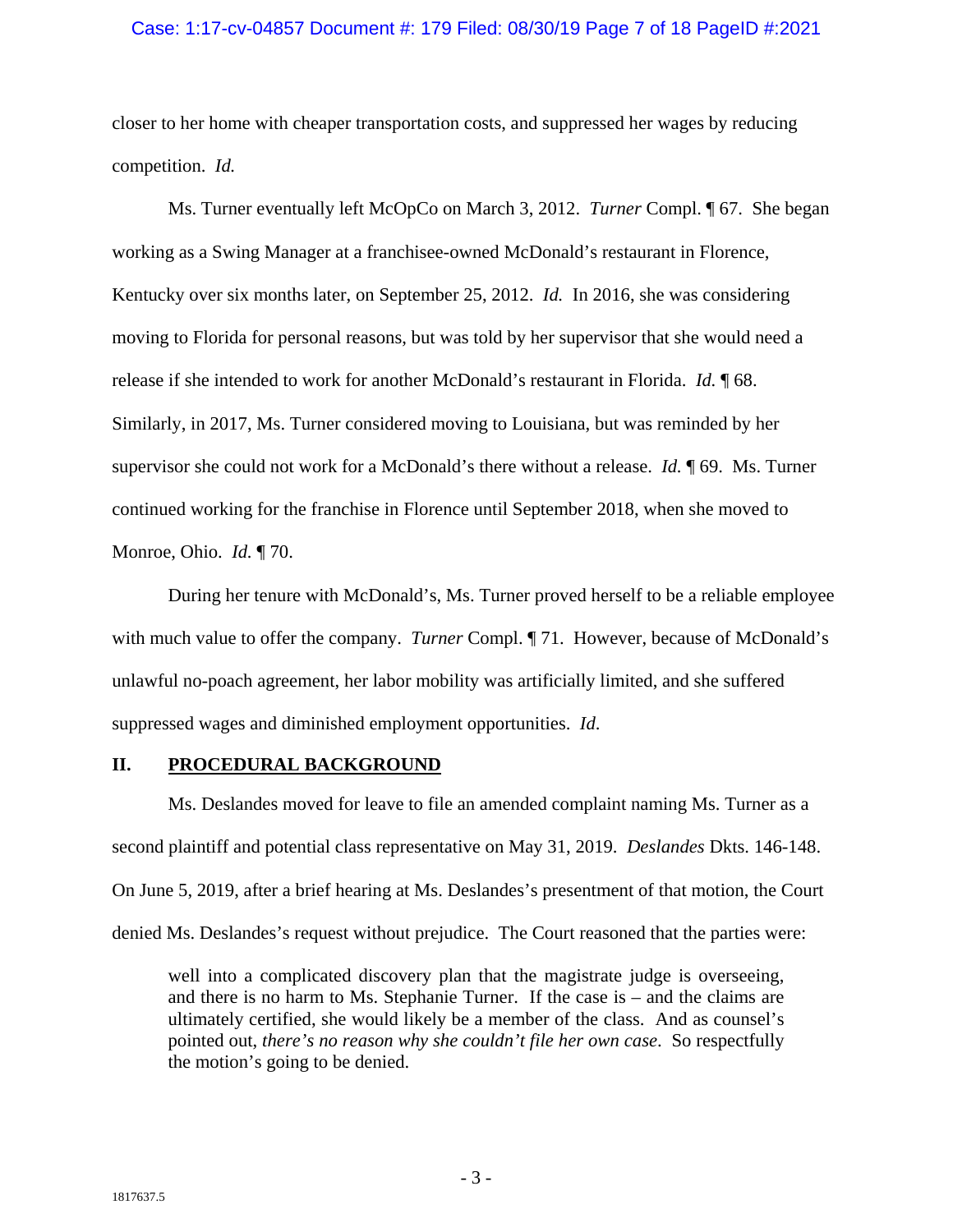June 5, 2019 Hearing Tr. 7:10-19 (emphasis added). The Court confirmed that the ruling was without prejudice to Ms. Turner later joining the case. *Id.* 7:22-8:1.

Shortly afterwards, on June 17, 2019, Ms. Deslandes's and Ms. Turner's counsel wrote to McDonald's stating that Ms. Deslandes intended to move for appointment of Ms. Turner as a second class representative, and that Ms. Deslandes and Ms. Turner "will not object to McDonald's taking reasonable discovery from Ms. Turner, notwithstanding her current status as an absent class member." Salahi Decl., Ex. B. The letter noted that "Ms. Turner reserves her right to file her own complaint, to seek that it be related to Ms. Deslandes' case, and to seek consolidation and coordination of discovery, scheduling, and other pre-trial and trial matters, to protect her ability to represent the class." *Id.* at 1, n.1. The following day, on June 18, Ms. Deslandes served Rule 26 supplemental disclosures identifying Ms. Turner as a witness, and stating that Ms. Turner "has discoverable information about the allegations set forth in the Amended Complaint and damages, and intends to serve as a class representative." Salahi Decl. ¶ 4. Also on June 18, Ms. Deslandes served requests for production of documents concerning Ms. Turner and her franchise employer. *Id.* ¶ 5.

On June 29, McDonald's sent a letter to Ms. Deslandes's counsel disagreeing that the Court's denial of her motion for leave to amend was without prejudice to later addition of Ms. Turner as a class representative. Salahi Decl., Ex. C. Ms. Deslandes's counsel wrote McDonald's on July 8 regarding Ms. Turner's participation in the *Deslandes* action, stating:

The most practical and efficient course is to conduct discovery relevant to [Ms. Turner's] viability as a class representative in this case [*Deslandes*], so long as McDonald's will not oppose [Ms. Turner's] request for appointment as a class representative on the grounds that she was not a named plaintiff or on the basis of Judge Alonso's June 5 order. If McDonald's cannot so stipulate, please inform us immediately, so that we may file a separate complaint and seek consolidation as soon as possible to avoid unnecessary delay.

*Id.*, Ex. D at 8.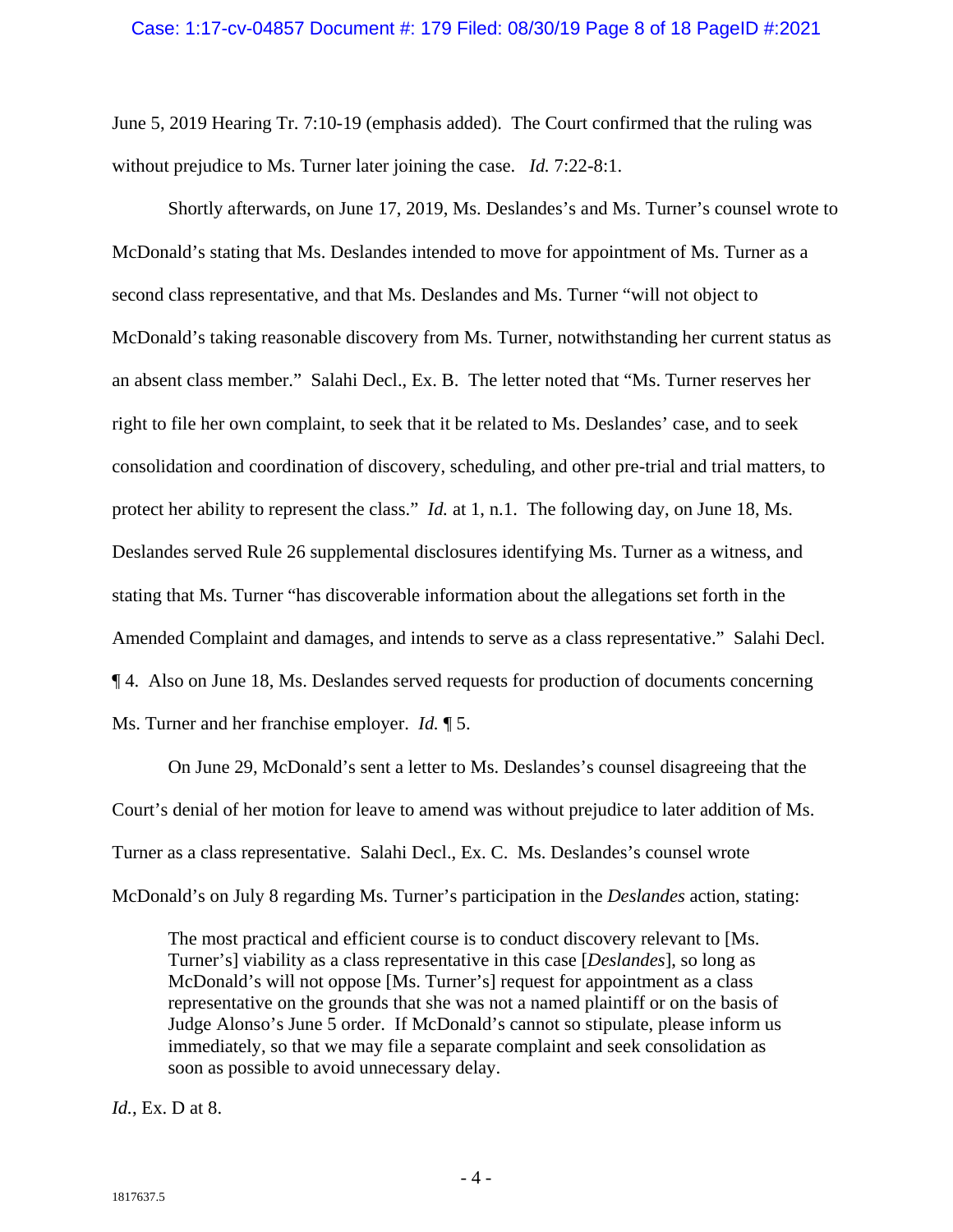On July 17, McDonald's responded, stating that it would not stipulate, and arguing the Court had already "rejected Plaintiff's attempt to add Ms. Turner as a named plaintiff and class representative." Salahi Decl., Ex. E at 5. The next day, on July 18, McDonald's objected to Ms. Deslandes's discovery requests and refused to produce documents related to Ms. Turner's employment. Salahi Decl., Ex. F.

On August 15, 2019, Ms. Turner filed her complaint, which was thereafter randomly assigned to the calendar of the Hon. Charles P. Kocoras. *See Turner* Dkt. 1; *see also* Aug. 16, 2019 (undocketed) Case Assignment.

# **III. LEGAL STANDARD**

Local Rule 40.4 provides that "[t]wo or more civil cases may be related if . . . the cases involve some of the same issues of fact or law [or] in class action suits, one or more of the classes involved in the cases is or are the same." LR 40.4(a). A case may be reassigned to another judge if it is related to an earlier-numbered case and each of the following criteria is met:

(1) both cases are pending in this Court;

(2) the handling of both cases by the same judge is likely to result in a substantial saving of judicial time and effort;

(3) the earlier case has not progressed to the point where designating a later filed case as related would be likely to delay the proceedings in the earlier case substantially; and

(4) the cases are susceptible of disposition in a single proceeding.

LR 40.4(b). The motion to relate must be filed in the lower-numbered case. LR 40.4(c). The Court must then decide whether or not the cases are related and, if they are, whether the higher-

numbered case should be reassigned. LR 40.4(d).

These rules concerning related cases and reassignment of cases within the Northern

District of Illinois are consistent with relevant guidance on consolidation of cases. Federal Rule

of Civil Procedure 42(a) provides: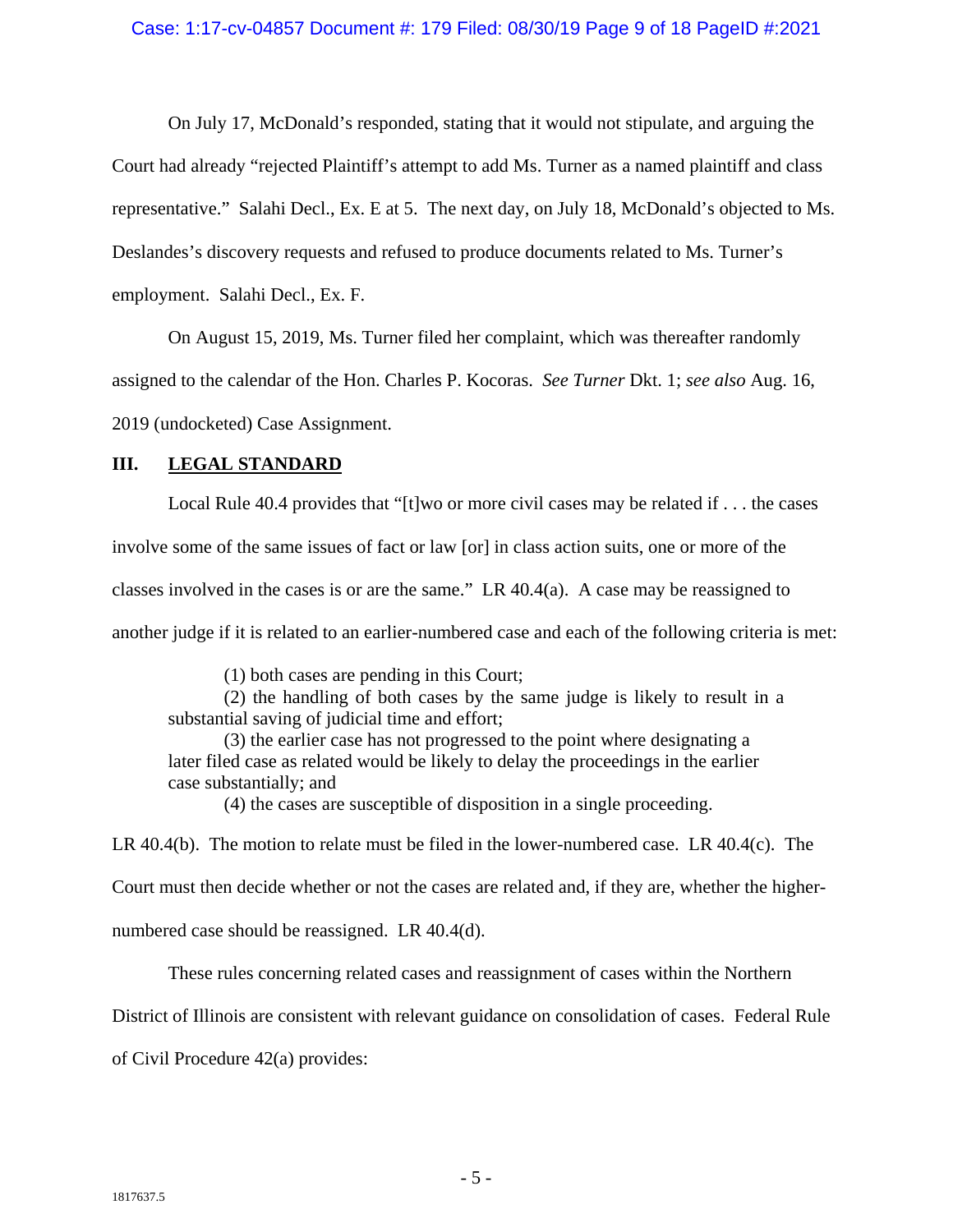### Case: 1:17-cv-04857 Document #: 179 Filed: 08/30/19 Page 10 of 18 PageID #:2021

If actions before the court involve a common question of law or fact, the court may (1) join for hearing or trial any or all matters at issue in the action; (2) consolidate the actions; or (3) issue any other orders to avoid unnecessary cost or delay.

Fed. R. Civ. P. 42(a); *see Star Ins. Co. v. Risk Mktg. Grp., Inc.*, 561 F.3d 656, 660 (7th Cir.

2009). Whether to consolidate related cases is within the Court's discretion. *Unified Messaging* 

*Sols., LLC v. United Online, Inc.*, No. 13-cv-00343, 2013 WL 1874211, at \*4 (N.D. Ill. May 3,

2013). In exercising its discretion, the court "should consider whether the proposed

consolidation would promote convenience and judicial economy." *Sylverne v. Data Search N.Y.,* 

*Inc.*, No. 08-cv-0031, 2008 WL 4686163, at \*1 (N.D. Ill. May 28, 2008). "By far the best means

of avoiding wasteful overlap when related suits are pending in the same court is to consolidate all

before a single judge." *Blair v. Equifax Check Servs., Inc.*, 181 F.3d 832, 839 (7th Cir. 1999).

# **IV. ARGUMENT**

Ms. Deslandes's and Ms. Turner's motion to reassign and consolidate the *Turner* case with the *Deslandes* case should be granted because the two cases meet the standards of both Local Rule 40.4 and Federal Rule of Civil Procedure 42(a). Reassignment and consolidation would be more efficient, would save the Court's resources, and would not prejudice any party.

### **A. The Cases Are Related Because They Involve the Same Factual and Legal Issues and Overlapping Classes (Rule 42(a) and Local Rule 40.4(a))**

In evaluating whether two actions are related, both the federal and local rules examine whether the actions "involve a common question of law or fact." Fed. R. Civ. P. 42(a). "Local Rule 40.4(a) requires only that the potentially related cases share *some* of the same issues of fact or law, not that the key issue is the same in both cases." *Urban 8 Fox Lake Corp. v. Nationwide Affordable Housing Fund 4, LLC, et al.*, No. 18-cv-6109, 2019 WL 2515984, at \*3 (N.D. Ill. June 18, 2019) (emphasis in original). Here, essentially *all* factual and legal issues overlap between the cases. In particular, the key question in both cases is whether McDonald's no-poach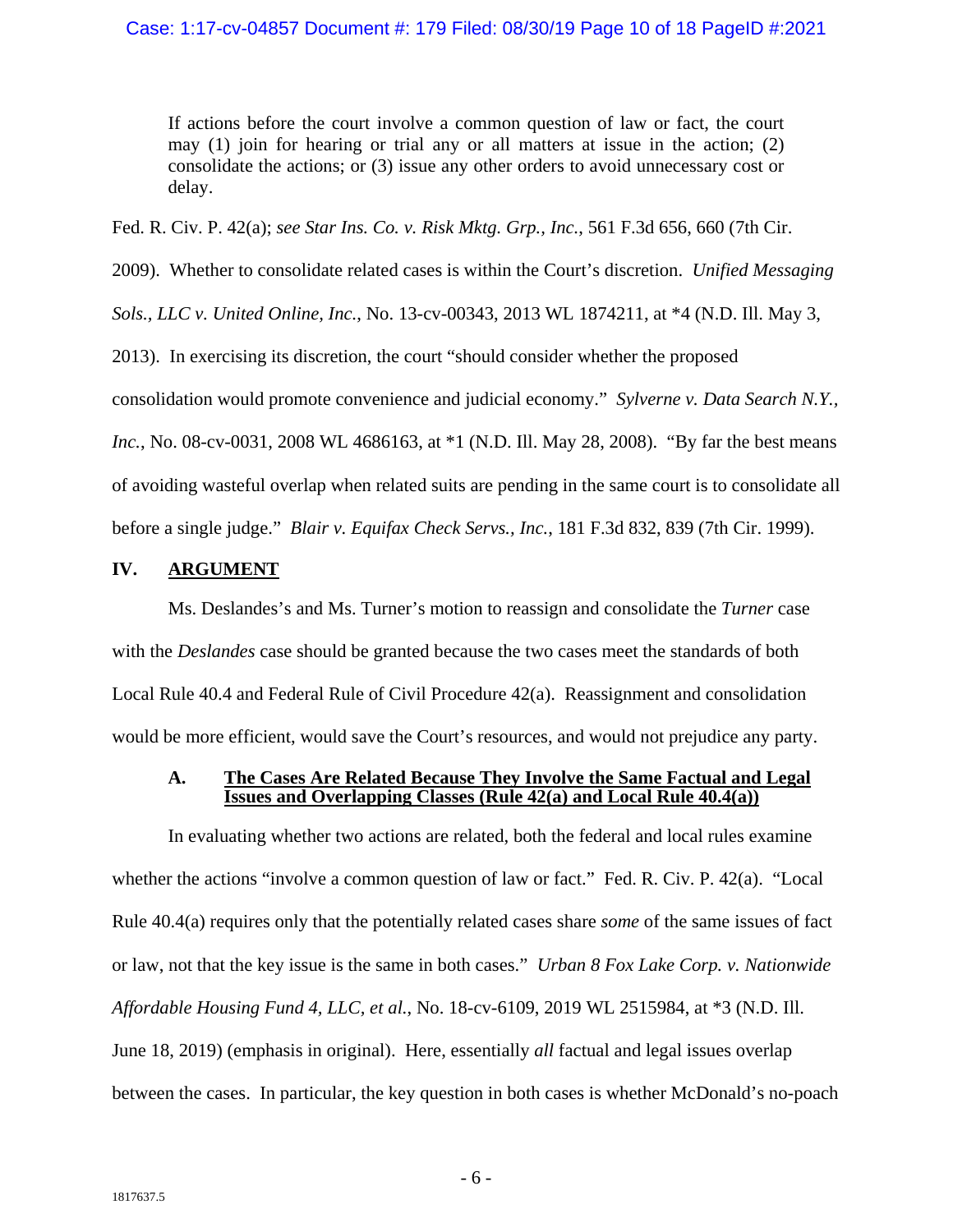agreement—as evidenced by paragraph 14 of its standard franchise agreement—violates the Sherman Act, 15 U.S.C. § 1, as an unreasonable restraint of competition, and has harmed a nationwide class of McDonald's restaurant employees by, among other things, suppressing their wages.

Ms. Turner and Ms. Deslandes both allege an identical claim under the Sherman Act, 15 U.S.C. § 1. *See Deslandes* Compl. ¶¶ 126-137, *Turner* Compl. ¶¶ 124-135. And they both seek to represent the same nationwide class of McDonald's restaurant employees. *See Deslandes* Compl. ¶ 117, *Turner* Compl. ¶ 116. The cases are related and should be reassigned and consolidated. *See*, *e.g.*, *Brunner v. Jimmy John's LLC*, No. 14-c-550915, 2016 WL 7232560, at \*2 (N.D. Ill. Jan. 14, 2016) (granting motion to consolidate and reassign two cases with overlapping FLSA claims and collectives).

## **B.** *Turner* **Should Be Reassigned and the Cases Should Be Consolidated.**

#### **1. Both Cases Are Pending in this Court (Local Rule 40.4(b)(1))**

The first factor for reassignment of related cases under Local Rule 40.4—whether both cases are pending in this Court—is met. Both cases were filed and are pending in the Northern District of Illinois.

## **2. Reassigning** *Turner* **and Consolidating the Cases Will Save Substantial Judicial Time and Effort (Local Rule 40.4(b)(2))**

The second factor for reassignment—judicial efficiency—favors reassignment and consolidation. Local Rule 40.4(b)(2) states that a related case may be reassigned where "the handling of both cases by the same judge is likely to result in a substantial saving of judicial time and effort." Assignment of *Turner* to the same judge presiding over *Deslandes* "would save significant judicial resources and ensure consistent rulings on common questions," *Urban 8*, 2019 WL 2515984, at \*3. Indeed, this Court has already "invested significant time to understand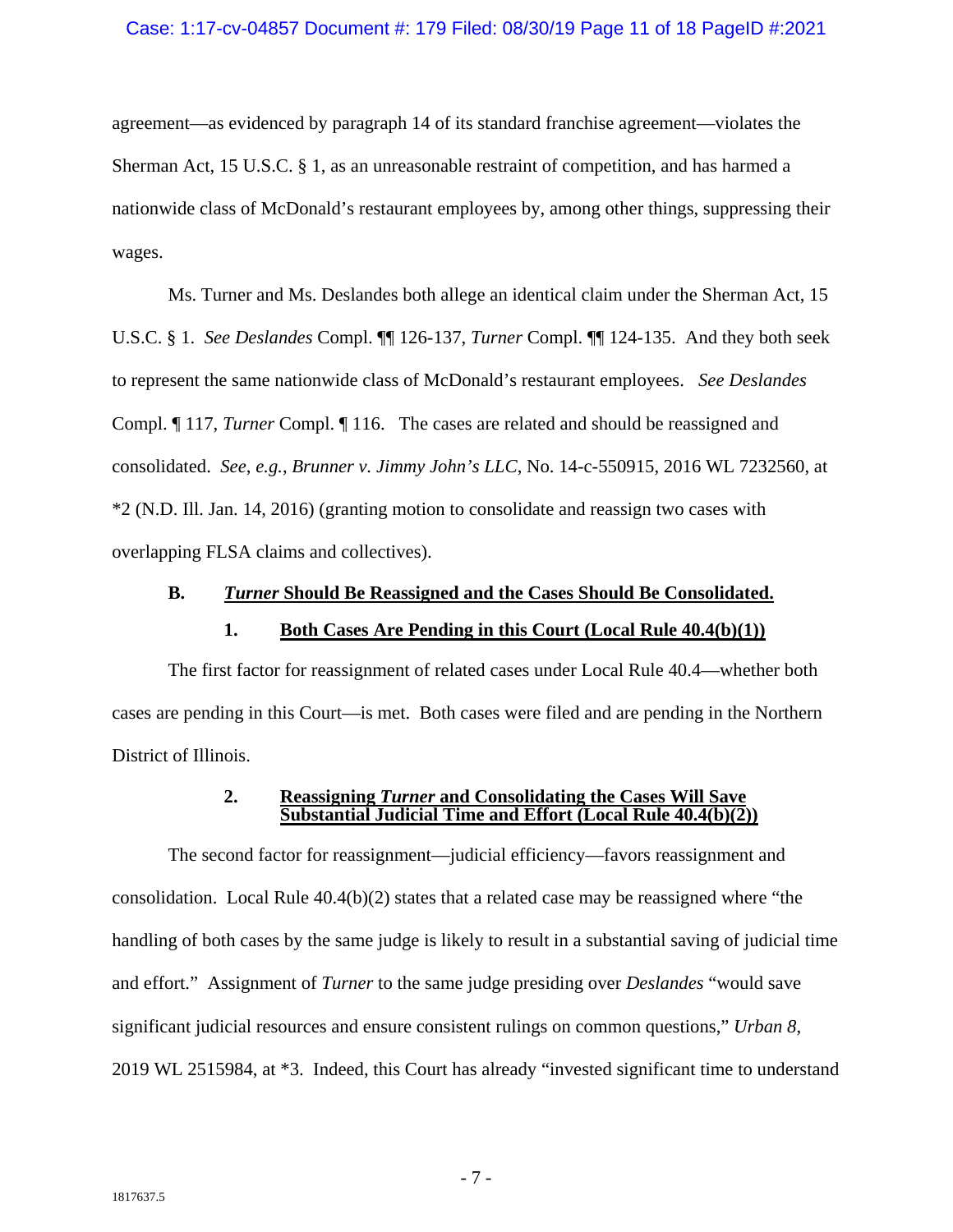#### Case: 1:17-cv-04857 Document #: 179 Filed: 08/30/19 Page 12 of 18 PageID #:2021

the complex" issues in this case, *id.*, having adjudicated McDonald's motion to dismiss. *Deslandes* Dkt. 53. It would be more efficient and a better use of judicial resources (and the parties' resources) to have the same judge preside over both matters. *See Smith v. Check-N-Go of Ill., Inc.*, 200 F.3d 511, 513 n.1 (7th Cir. 1999) (criticizing district court for failing to consolidate group of cases that "were filed by a single law firm, on behalf of a stable of clients" "even though the issues and parties have substantial overlap").

By contrast, if the *Turner* case is not reassigned or the cases are not consolidated, Ms. Turner will be forced to duplicate the significant classwide discovery that has already taken place in *Deslandes*, an exercise that serves no purpose and benefits neither the parties nor the Court. Unnecessary inefficiencies would include: (1) asserting the same claims, defenses, and arguments in multiple pleadings; (2) conducting discovery in more than one case even though discovery in the two cases will overlap almost entirely and thus should be coordinated; (3) requiring counsel for all parties to appear and incur travel and labor expenses associated with hearings in both matters as well as duplicative depositions in both matters; and (5) wasting the Court's resources by requiring more than one judge to preside over essentially identical litigation matters. Further, absent reassignment and consolidation, there is a chance that different district court or magistrate judges will reach different conclusions on merits, procedural, or discovery issues, exposing the parties and the same proposed class to conflicting rulings in the two cases. *See*, *e.g.*, *Ames v. Rock Island Boat Club*, No. 07-cv-4608, 2010 WL 11561138, at \*2 (C.D. Ill. Apr. 12, 2010) (if related cases are not consolidated, "there would exist the possibility of inconsistent verdicts . . . which should be avoided where possible.").

#### **3. No Delay Or Prejudice Will Result (Local Rule 40.4(b)(3))**

The third factor for reassignment—the likelihood of delay in the earlier case—again favors reassignment and consolidation here for there will be no delay. Local Rule 40.4(b)(3)

- 8 -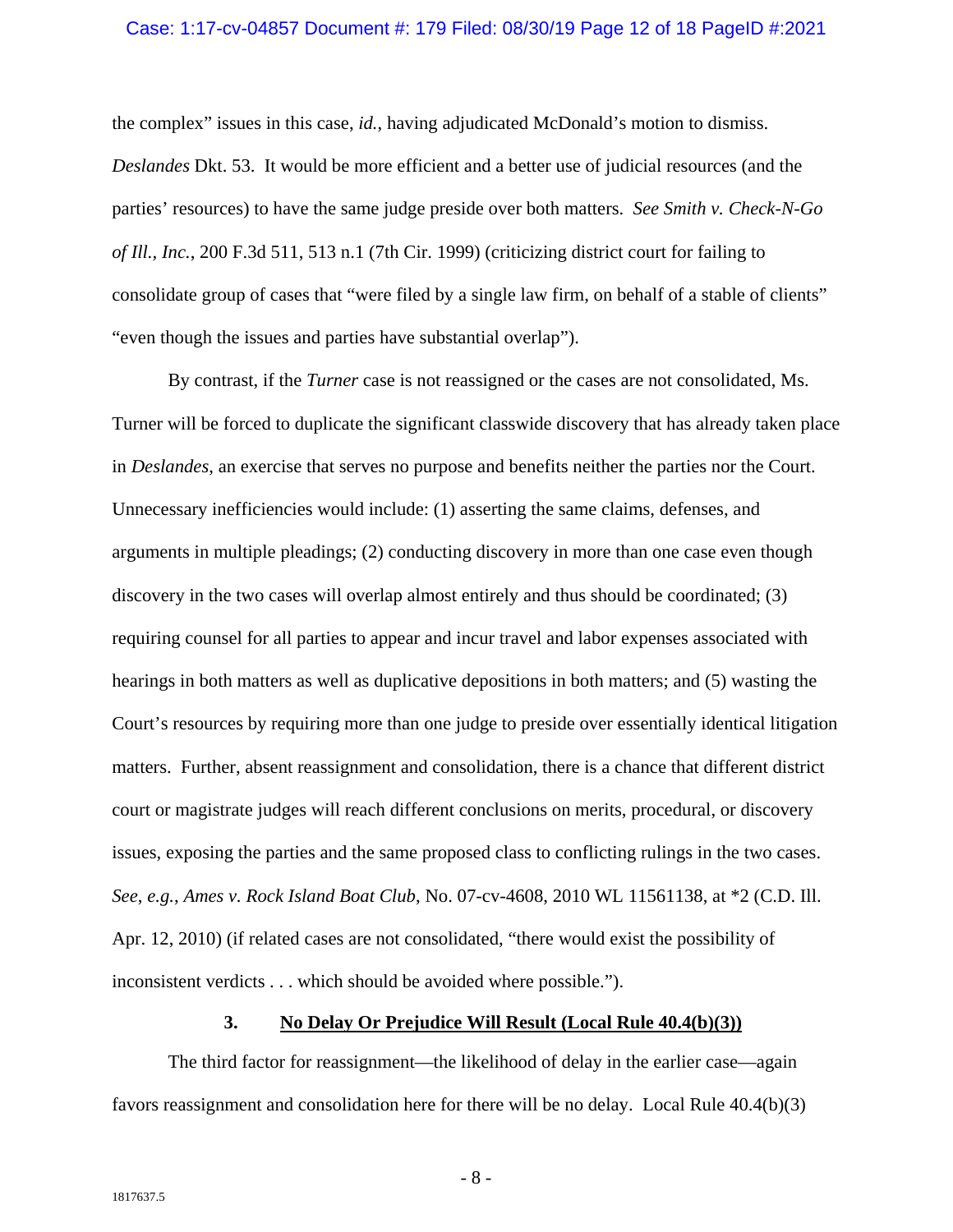#### Case: 1:17-cv-04857 Document #: 179 Filed: 08/30/19 Page 13 of 18 PageID #:2021

suggests reassignment where "the earlier case has not progressed to the point where designating a later filed case as related would be likely to delay the proceedings in the earlier case substantially."

Reassignment and consolidation will not delay the *Deslandes* action or prejudice McDonald's. The only additional discovery required—the deposition of Ms. Turner and discovery concerning her employment—would be narrow. This is discovery that McDonald's would need to undertake in the *Turner* case anyway. In all other respects, the *Deslandes* case will remain on the same schedule and involve the same discovery. Ms. Turner is represented by the same counsel as Ms. Deslandes, so coordination will be simple and convenient for all parties. Because Ms. Turner will comply with all discovery rulings, schedules, and limitations already in place in *Deslandes*, no modifications to the case schedule or the scope of discovery will be necessary.

Courts regularly permit additional class representatives to be added to a case precisely because the scope of individual discovery is narrow, not burdensome, and in and of itself insufficient to be a form of undue prejudice or delay. *See*, *e.g.*, *Jalili v. Am. Family Mutual Ins. Co.*, No. 15-cv-4200-NKL, 2016 WL 3566252, at \*3 (W.D. Mo. June 27, 2016) ("By allowing the addition of new named plaintiffs at this stage, the Court minimizes the possibility that later intervention will be necessary and corresponding delays incurred. Any prejudice to [Defendant] as a result of this amendment is minimal."); *Gilliam v. Addicts Rehabilitation Center Fund*, No. 3452-RJHRLE, 2006 WL 1049352, at \*2 (S.D.N.Y. Apr. 19, 2006) ("In class actions, plaintiffs may add or modify class representatives during pre-certification discovery."); *Amparan v. Plaza Home Mortg., Inc.*, No. C-07-4498, 2009 WL 2776486, at \*2 (N.D. Cal. Aug. 28, 2009) (same). This is particularly true here, where, as proposed class actions, essentially all discovery in both

 $-9-$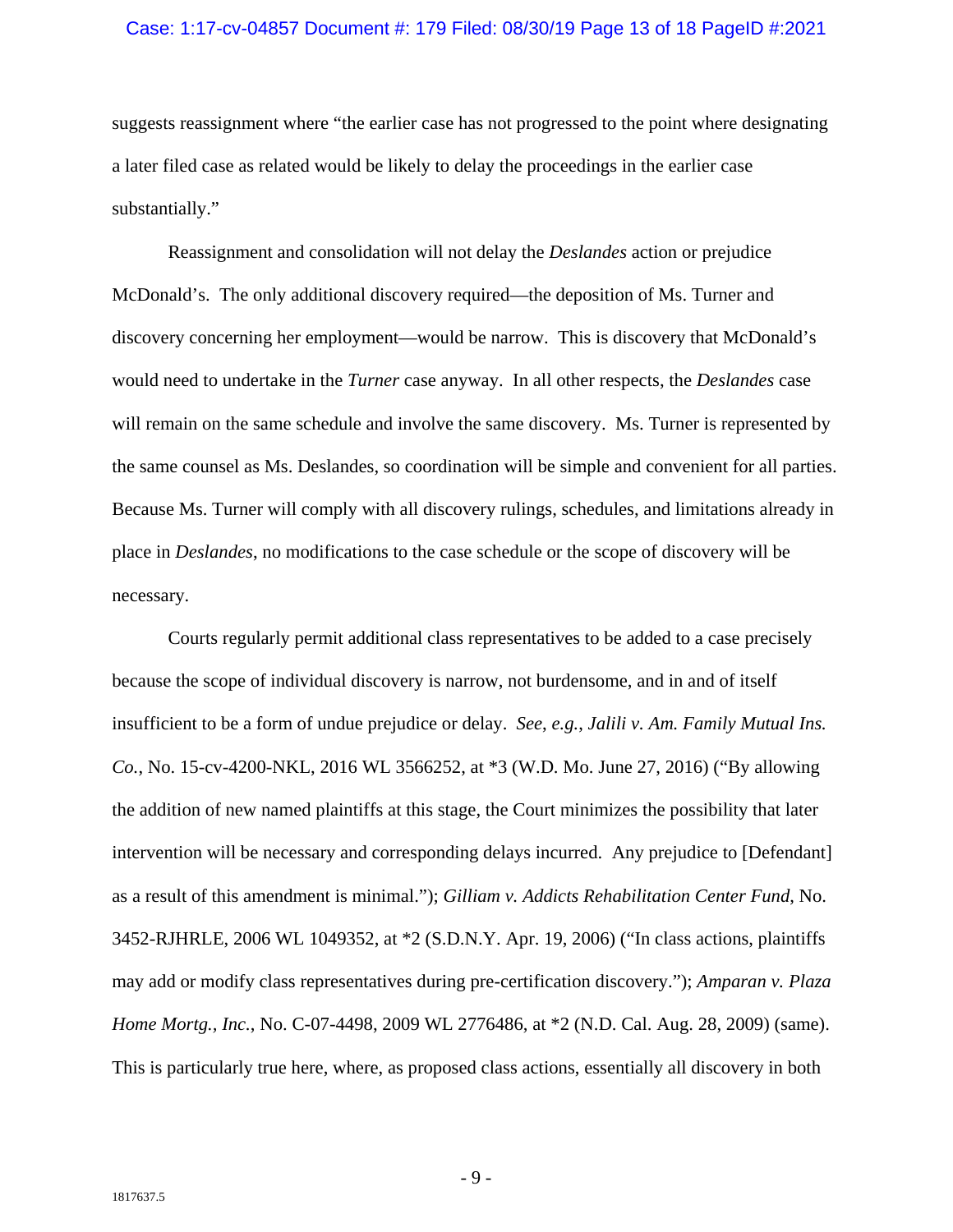#### Case: 1:17-cv-04857 Document #: 179 Filed: 08/30/19 Page 14 of 18 PageID #:2021

*Deslandes* and *Turner* is class-related rather than focused on the individual named plaintiffs. For example, McDonald's produced only a few dozen documents regarding Ms. Deslandes. But its class-wide production thus far totals approximately 54,000 documents, and will expand when additional custodial documents are produced. Salahi Decl. ¶ 11. It would be far more efficient for Ms. Turner to rely on the class-wide discovery already completed and still underway in *Deslandes* rather than attempt to duplicate it. *See Peery v. Chicago Housing Auth.*, No. 13-cv-5819, 2013 WL 5408860, at \*2 (N.D. Ill. Sep. 26, 2013) ("This Court believes that the undoubted overlap in discovery issues between the two cases will result in substantial savings in both the Court's time and effort and the parties' time and effort.").

Further, although discovery in *Deslandes* has been underway for nearly a year, there are still at least six months left in the discovery schedule. A significant amount of discovery remains to be taken in *Deslandes*. In the coming weeks and months, McDonald's will be producing a sample of nationwide payroll compensation data, Dkt. 174, and documents from twenty-one additional custodians. Dkt. 177. The collection of data from third-parties is still in very early stages because Ms. Deslandes was forced to litigate McDonald's attempt to block subpoenas she served on certain payroll providers. Dkts. 108, 137, 172. That process is now proceeding, but adjudication was delayed for several months during the recusal of four magistrate judges. Dkts. 113, 122, 132, 144. In any event, the parties are not "at or near completion of discovery," *H.O.P.E., Inc. v. Eden Mgmt. LLC*, No. 13-cv-7391, 2016 WL 4011225, at \*6 (N.D. Ill. Jul. 27, 2016) (granting motion for reassignment), and there is nothing about the current discovery posture that would weigh against reassignment or consolidation. There is no reason why responses to the modest number of Requests for Production specifically focused on Ms. Turner or a deposition of Ms. Turner cannot be completed within the existing *Deslandes* discovery

 $-10-$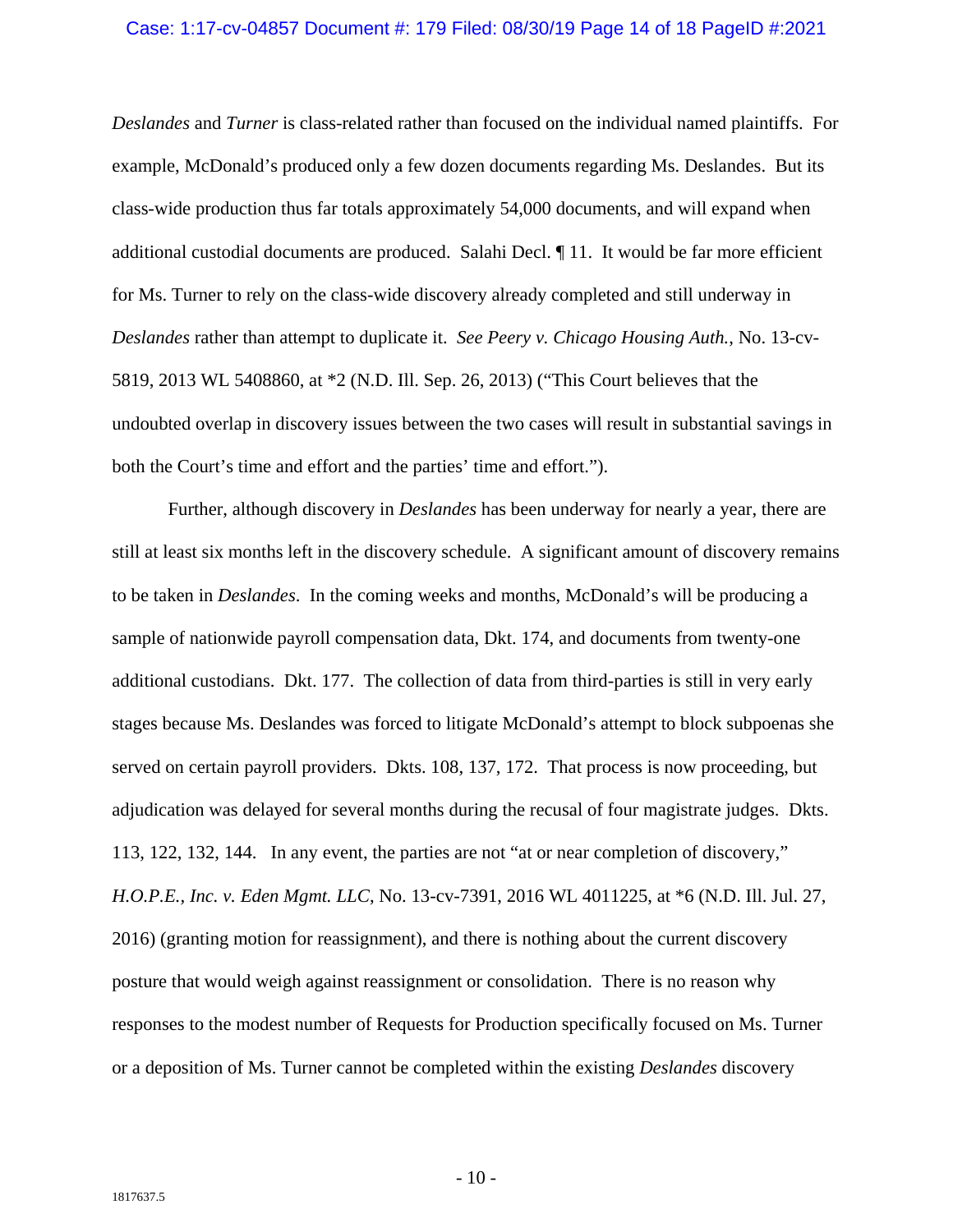schedule. Indeed, Ms. Turner has made herself available for discovery to Defendants since June 17, 2019. Salahi Decl., Ex. B.

Reassigning Ms. Turner's case is not likely to cause any substantial delay to *Deslandes* or prejudice to McDonald's. The contrary is true: McDonald's would have to expend additional time, effort, and expense if the cases are not consolidated or heard by the same judge.

# **4. The Cases Can Be Adjudicated Together (Local Rule 40.4(b)(4))**

The final factor under Local Rule 40.4(b)—whether the cases are subject to a single disposition—is also met. Given the legal and factual overlap and the identical class allegations of the two cases, Ms. Turner's and Ms. Deslandes's cases naturally lend themselves to being adjudicated together and on the same record. *See Urban 8*, 2019 WL 2515984, at \*4 (cases are susceptible of joint adjudication when "the witnesses, counsel, and many of the facts are the same or substantially similar"); *Global Patent Holdings, LLC v. Green Bay Packers, Inc.*, No. 00-c-4623, 2008 WL 1848142, at \*4 (N.D. Ill. Apr. 23, 2008) (reassignment justified where "both actions involve *prima facie* fundamentally similar claims and defenses that will likely be amenable to dispositive treatment in unified proceedings"). Either class certification is appropriate in both, or it is appropriate for neither. Either the No-Poach Agreement was unlawful in both, or it is unlawful in neither. These issues should be determined in both cases at the same time and by the same judge.

# **5. Reassignment and Consolidation May Be Decided Before An Answer Is Filed in** *Turner*

On August 16, 2019, Ms. Deslandes and Ms. Turner asked Defendants to stipulate to reassignment and consolidation. Salahi Decl. ¶ 10. On August 28, 2019, Defendants declined to stipulate on the basis that reassignment and consolidation were "premature" under Local Rule 40.4(c) until McDonald's decided whether to answer or file a Rule 12 motion in response to the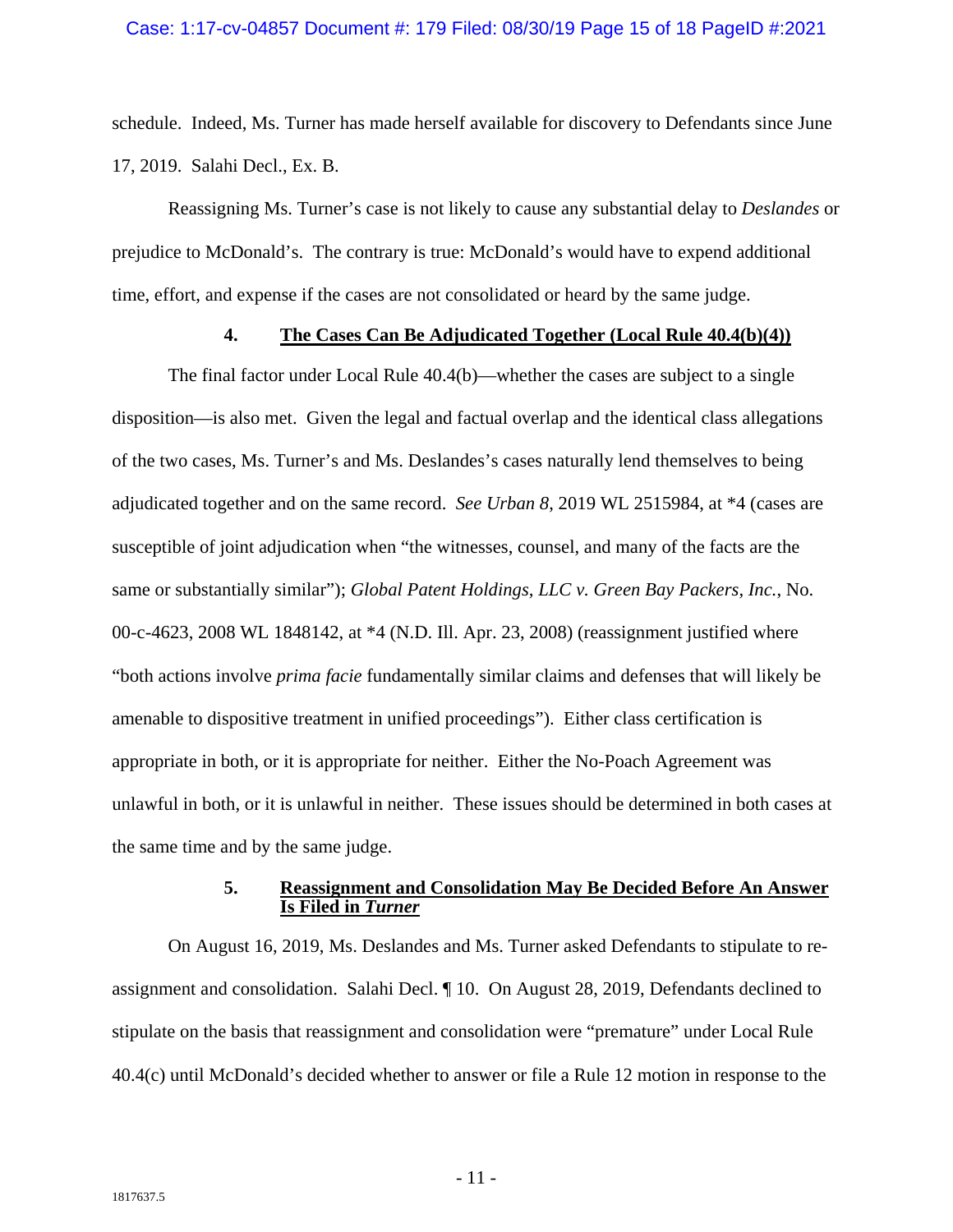### Case: 1:17-cv-04857 Document #: 179 Filed: 08/30/19 Page 16 of 18 PageID #:2021

*Turner* complaint. *Id.* In fact, "Rule 40.4(c) does not require that [defendants] answer or otherwise plead first." *Urban 8*, 2019 WL 2515984, at \*4. That "general" requirement does not apply when "all parties have responded to the reassignment motion and the issues it raises," and "the parties are well-informed on the ins and outs of the [actions]." *Id.* That is the case here. The parties are represented by the same counsel in both cases; McDonald's has been aware of Ms. Turner's claim since at least May 31, 2019, *Deslandes* Dkt. 147; McDonald's has waived service in *Turner*, *Turner* Dkt. 4; and its attorneys have made appearances or sought leave to appear, Dkts. 6-11. Furthermore, if McDonald's decides to file a Rule 12 motion, this Court should decide it in order to maximize judicial efficiency because it has already "invested significant time to understand the complex" issues raised in both cases. *Urban 8*, 2019 WL 2515984, at \*3.

### **V. CONCLUSION**

For the above reasons, the Court should grant Ms. Deslandes's and Ms. Turner's motion to reassign *Turner* to Judge Alonso's calendar and to consolidate the two cases.

Dated: August 30, 2019 Respectfully submitted,

*/s/ Dean M. Harvey* 

Dean Harvey ARDC# 250298 Anne B. Shaver ARDC# 255928 Lin Y. Chan ARDC# 255027 Yaman Salahi ARDC# 288752 Jeremy J. Pilaar (*pro hac vice* forthcoming) **LIEFF CABRASER HEIMANN & BERNSTEIN, LLP**  275 Battery Street, 29th Floor San Francisco, CA 94111-3339 415.956.1000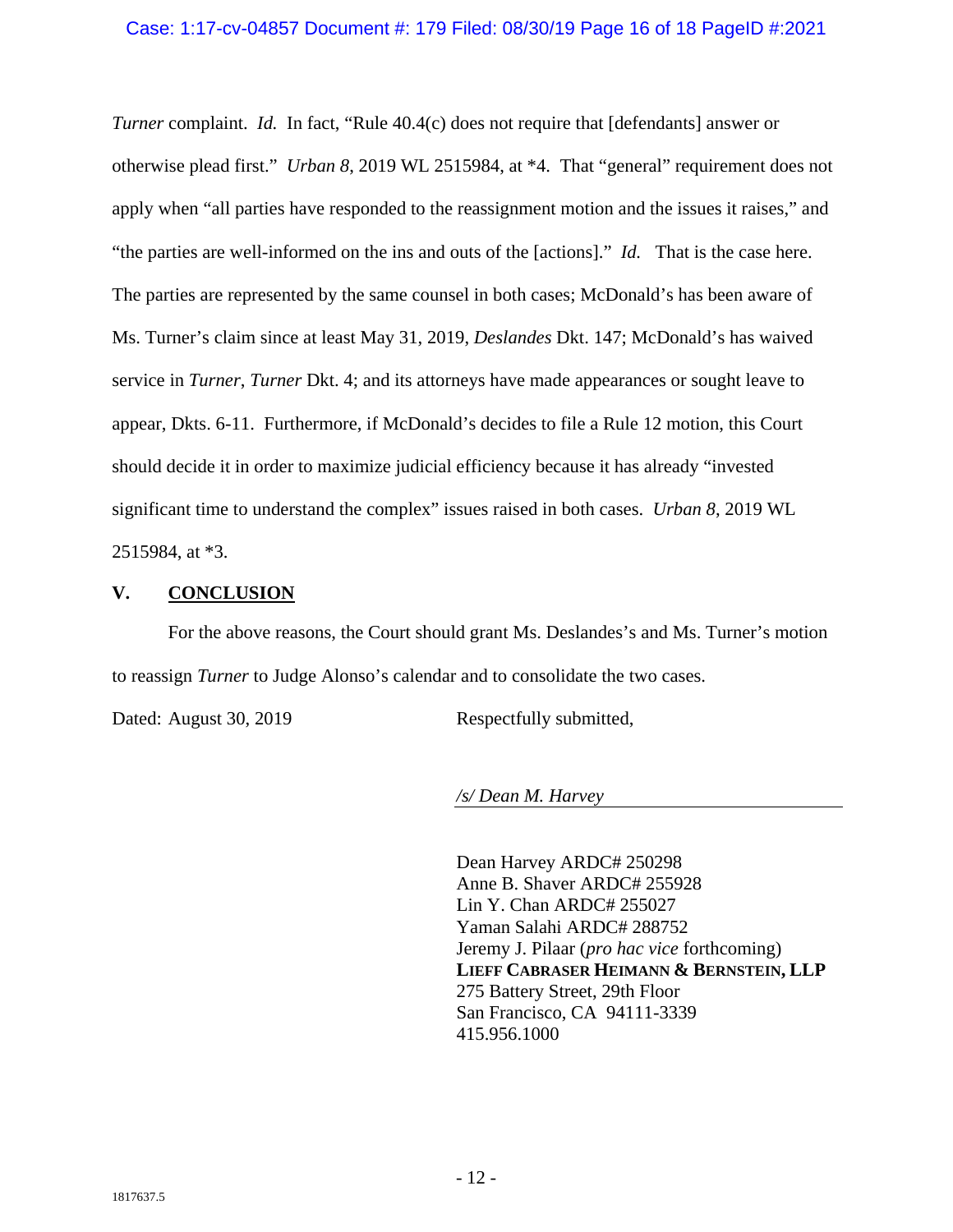Derek Y. Brandt Leigh M. Perica **MCCUNE WRIGHT AREVALO, LLP**  101 West Vandalia Street, Suite 200 Edwardsville, IL 62025 Telephone: 618-307-6116 dyb@mccunewright.com lmp@mccunewright.com

Richard D. McCune Michele M. Vercoski **MCCUNE WRIGHT AREVALO, LLP**  3281 East Guasti Road, Suite 100 Ontario, CA 91761 Telephone: 909-557-1250 rdm@mccunewright.com mmv@mccunewright.com

 Walter W. Noss Stephanie A. Hackett Sean C. Russell **SCOTT+SCOTT ATTORNEYS AT LAW LLP**  600 West Broadway, Suite 3300 San Diego, CA 92101 Telephone: 619-233-4565 wnoss@scott-scott.com shackett@scott-scott.com sean.russell@scott-scott.com

 Michelle E. Conston **SCOTT+SCOTT ATTORNEYS AT LAW LLP**  The Helmsley Building 230 Park Avenue, 17th Floor New York, NY 10169 Telephone: 212-223-6444 mconston@scott-scott.com